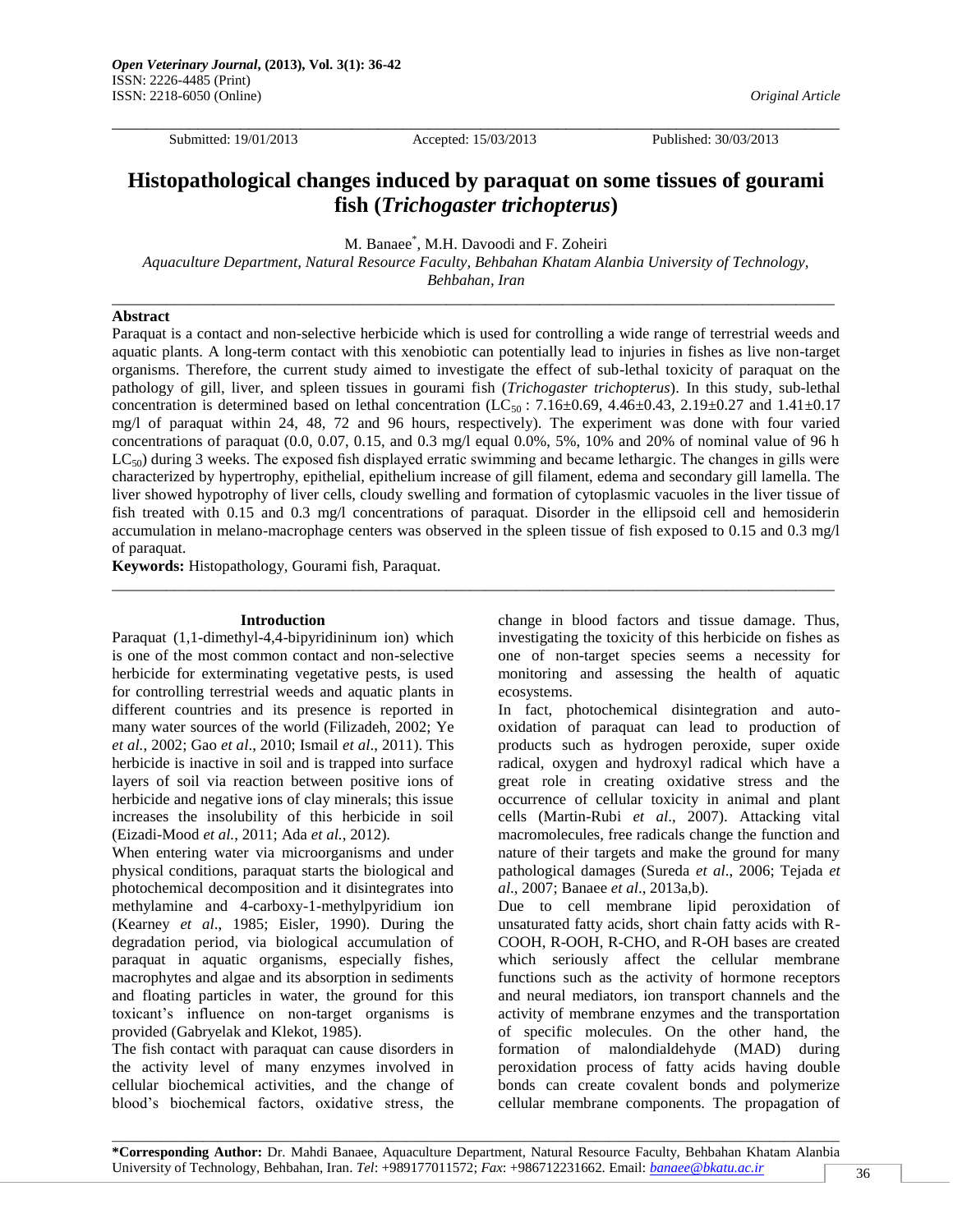malondialdehyde into cells can make the ground for its reaction with nitrogen alkalis of DNA strands (Sureda *et al*., 2006; Tejada *et al*., 2007). Thus, the probability of genetic mutation and even tumor creation increases in animals exposed to paraquat herbicide (Kelley and Van Beneden, 2000).

Due to having unsaturated and sulphuric molecules, amino acids such as phenylalanine, mitonin, cysteine, histidine, and tryptophan are increasingly sensitive and vulnerable to free radicals and specifically reactive oxygen species (Sureda *et al*., 2006; Tejada *et al*., 2007) and it helps breaking the sequence of amino acids, aggregation of amino acid chains and even changing the biochemical structure of amino acids and it leads to proteolytic changes in protein compounds (Asada and Barba, 2004). Therefore, damage to protein structures of the tissue and also lipid structure of cell membrane can show itself as tissue damage.

Histopathological indices can be one of the tools in studying the refinement and evaluating the effects of this herbicide on the fish. So, this biological index can be useful in providing an appropriate laboratory pattern (Rabitto *et al*., 2005; Banaee *et al*., 2013a; Banaee *et al*., 2013b). The aims of the present study were to determine the median lethal concentration (96 h  $LC_{50}$ ) of paraquat and to study the histopathological changes in the tissues of gill, liver, and spleen of gourami fish (*Trichogaster trichopterus*) in sub-lethal paraquat exposure. Choosing gourami as a laboratory model is because of the unique features of different gourami species, which have been used in toxicological studies (Hedayati *et al*., 2012). This fish can easily adjust to laboratory conditions and is highly tolerant to environmental changes.

# *Fish*

# **Materials and Methods**

The adult ornamental gourami fish (*Trichogaster trichopterus*) with body weight of 7.15±2.12 g and total length 8.45±0.69 cm were purchased from local fish dealer and used as laboratory models. They were placed in the 85 L aquarium and acclimatized in the laboratory in dechlorinated tap water at  $24\pm2\degree C$  with natural photoperiod (16L:8D), pH: 7.2±0.2 and total hardness  $280\pm20$  mg/L for 15 days prior to use. The fishes were fed with commercial food twice a day.

# *Acute toxicity test*

The acute toxicity test was performed according to semi-static methods described in the OECD procedure. The fishes were not fed 24 h before the experiments and during the acute toxicity test. The experiments consisted of a control group and five experimental groups. Acute test was performed to determine the appropriate toxicity range. Assuming acute toxicity, 10 fishes per group were exposed to different paraquat concentrations (0.0, 0.5, 1.5, 3, 6 and 9 mg/L paraquat, purity 30%) in 85L aquarium.

During the 96 h acute toxicity experiment, water in each aquarium was aerated and had the same conditions as the acclimation period. Test solutions were renewed every 24 h to maintain the chemical and the water quality. Every 24 h the dead fishes were removed and the numbers of survivals were recorded. The experimental was repeated in triplicate.  $LC_{50}$ values were calculated by the Probit Analysis test (Aydın and Köprücü, 2005).

# *Sub-lethal toxicity test*

\_\_\_\_\_\_\_\_\_\_\_\_\_\_\_\_\_\_\_\_\_\_\_\_\_\_\_\_\_\_\_\_\_\_\_\_\_\_\_\_\_\_\_\_\_\_\_\_\_\_\_\_\_\_\_\_\_\_\_\_\_\_\_\_\_\_\_\_\_\_\_\_\_\_\_\_\_\_\_\_\_\_\_\_\_\_\_\_\_\_\_\_\_\_\_\_\_\_\_\_\_\_\_\_

For sub-lethal toxicity tests, the concentrations of paraquat in water were maintained modestly below the 96 h  $LC_{50}$  value. Based on this value, three sub-lethal concentrations 5%, 10% and 20% of 96 h  $LC_{50}$  was chosen for the gourami fish (*T.trichopterus*). The fishes were divided into three treatments and control group by triplicate (10 fishes per each aquarium). Test solutions in each aquarium were renewed every 24 h. On the other hand, the twenty percent of water was changed daily to reduce the build-up of metabolic wastes and to keep concentrations of paraquat near the nominal level. During the experiment, fishes were fed twice a day with commercial food, and mortality was recorded. At the end of 21 days, fishes were sacrificed and organs were obtained and prepared for histopathological and biochemical analysis.

# *Tissue histopathological analysis*

In the end of experiment periods, on 21 days, fifteen fish per treatment were captured and sacrificed. Then, they were dissected and tissues were collected and washed by buffered normal saline. Tissues were fixed into bouin's solution (prepared with saturated picric acid, formaldehyde and acetic acid), for 48 h and then dehydrated through graded alcohol series (70 to 100%), cleared in xylene and embedded in paraffin. 5 to 6 µm thick paraffin sections were cut and stained with haematoxylin-eosin and investigated and analyzed under a light microscope (XSZ-801BN model, China) equipped with 12.1 mega pixels' camera (Casio, EX-Z450, Japan); (Banaee *et al*., 2013a,b).

### **Results**

The calculated value of  $LC_{50}$  at 24, 48, 72, and 96 hours after starting the test is presented in Table 1. Based on the results  $LC_{50}$  values significantly decreased in accordance with the exposure time from 7.16 $\pm$ 0.69 mg/L at 24 h to 1.41 $\pm$ 0.17 mg/L at 96 h.

Sub-lethal concentrations of paraquat (0.07, 0.15, and 0.3 mg/l) were equivalent to approximately 5%, 10% and 20% of 96 h LC $_{50}$  value for 21 day toxicity testing. Therefore, no mortality was recorded during the experimental period for all treatment groups studied. In some cases, fish exposed to paraquat exhibited vertical and downward swimming patterns, swimming near the water surface, lethargic and erratic swimming, loss of schooling behaviour, hyperactivity,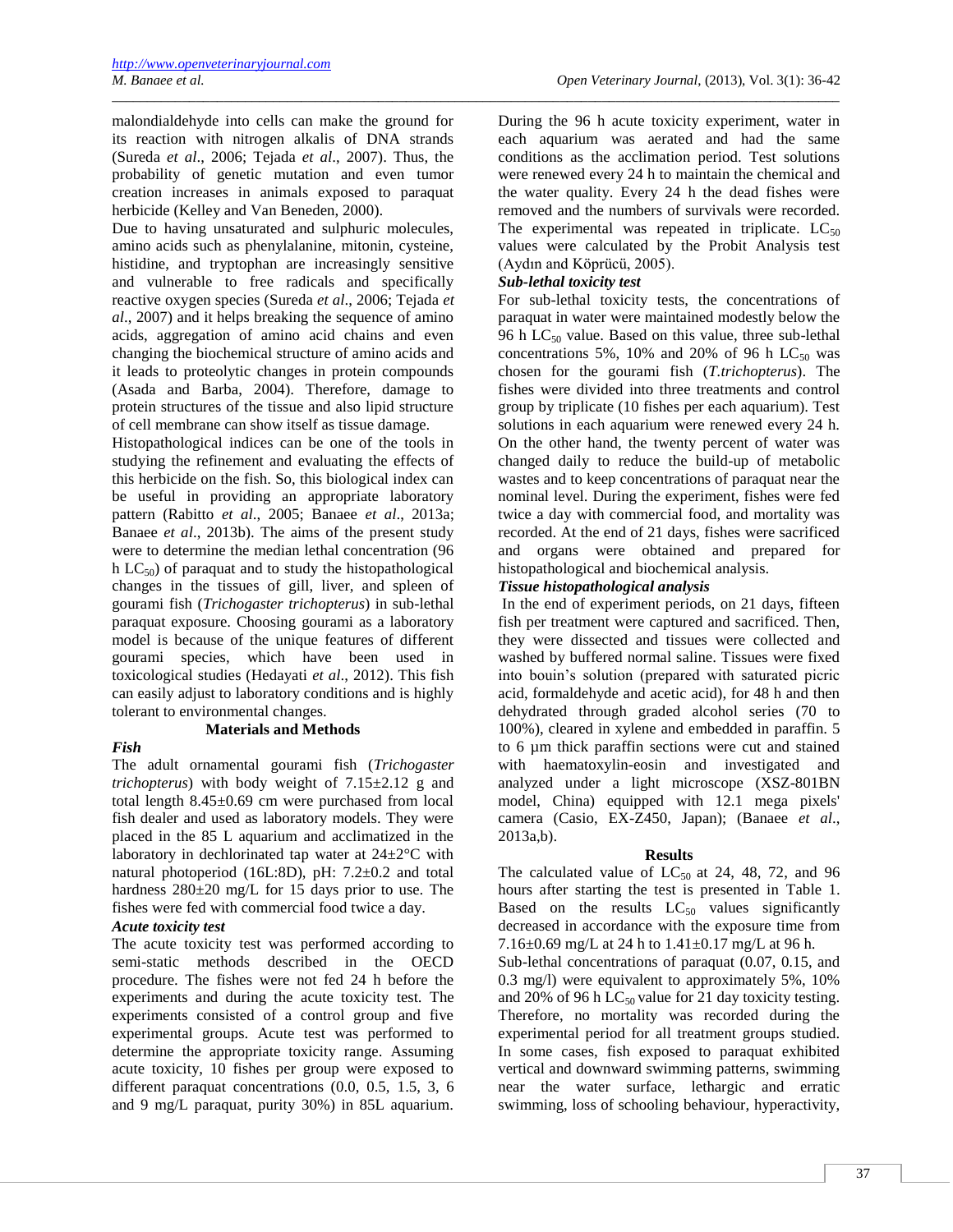loss of buoyancy, increased cough rate, increased gill mucus secretions, flaring of the gill arches. The change of body's color pattern of fish, bleeding around the eyeball and the base of pectoral fins were observed in fish exposed to 0.15 and 0.3 mg/l of paraquat.

\_\_\_\_\_\_\_\_\_\_\_\_\_\_\_\_\_\_\_\_\_\_\_\_\_\_\_\_\_\_\_\_\_\_\_\_\_\_\_\_\_\_\_\_\_\_\_\_\_\_\_\_\_\_\_\_\_\_\_\_\_\_\_\_\_\_\_\_\_\_\_\_\_\_\_\_\_\_\_\_\_\_\_\_\_\_\_\_\_\_\_\_\_\_\_\_\_\_\_\_\_\_\_\_

**Table 1**.Median Lethal Concentrations of paraquat to gourami.

| Duration of exposure (h) | $LC_{50}$ (mg/L) value      |
|--------------------------|-----------------------------|
| 24                       | $7.16\pm0.69(6.01-8.94)$    |
| 48                       | $4.46 \pm 0.43$ (3.67-5.40) |
| 72                       | $2.19 \pm 0.27$ (1.67-2.76) |
| 96                       | $1.41 \pm 0.17$ (1.07-1.78) |

Morphological lesions observed in gill, liver and spleen of gourami, *T.trichopterus*, revealed important alterations throughout the experiment. Tissue damages and injuries after 21-day paraquat exposure are illustrated in Figure 1-3. Individuals in the control group did not display any histological changes in any of the examined tissues.

Fish exposed to paraquat showed hyperplasia of gill lamellae and increased gill lamellae thickness resulting in fusion and necrosis. Hyperplasia of the epithelial lining of the secondary lamellae, necrosis and shortening of the secondary lamella, abnormal raising or swelling of the epithelium, as well as fusion of the secondary lamellae, edematous changes and excessive mucus secretion, were observed in fish exposed to paraquat (Fig. 1). These changes intensify with the increase of paraquat concentration.



**Fig. 1.** Gills of gourami fish from the control group (Figure A); Gills of gourami fish exposed to 0.07, 0.15 and 30 mg/L of paraquat showing crusting and necrosis of secondary lamellae's epithelium (Figure B, C & D), mucosa cell hyperplasia (MH), clubbing tips of gill filaments (SF); Changes in cartilage tissue of the gill filament (Figure C & D), fusion of secondary lamellae (SL), edema (ED) and epithelial hyperplasia, the loss of the secondary filaments; (Magnification of the sections 400X).

Liver size relatively increased in all fish exposed to paraquat. Liver cells of fish exposed to 0.07 mg/l paraquat had mild necrosis with occasional diffuse vacuolar degeneration of other hepatocytes. Fish exposed to 0.15 and 0.30 mg/l concentrations of paraquat had seriously necrosis of the liver tissue. Degeneration of hepatocytes with cytoplasm vacuolation and hypertrophy were also noticed. Bleeding and the increase of the liver tissue is one of the microscopic changes observed in these fishes (Fig. 2).



**Fig. 2.** ( Figure A) Liver of control fish showing hexagonal hepatic cells (HC) surrounded with the sinusoidal portal blood; (Figure B & C) Liver of 0.07 mg/L and 0.15 mg/L of paraquat-treated fish showing increased hypertrophy of hepatocytes (HH), vacuolization of cell cytoplasm (VC), hepatocyte cloudy swelling (CS); and at the same time hepatocytes lost their normal polygonal structure. Liver of 0.30 mg/L of paraquat-treated fish showing increased cellular degradation with cytoplasm vacuolization (VC) and nucleus atrophy (NA); (Figure D). The hepatic cells form clusters; hypertrophy (HH) and the disorientation in the hepatocytes and bile duct obstruction, hepatocyte cloudy swelling (CS), are found to be more prominent; (Magnification of the sections 400X).

Expansion of splenic white pulps was characterized by prominent vascular congestion and the increase of leukocyte centers at 0.15 and 0.30 mg/l concentrations of paraquat when compared to the control group. Disorder in ellipsoid cells and deposition of hemosiderin in melano-macrophage centers were also seen in spleen's tissue of fish treated by paraquat (Fig. 3).

#### **Discussion**

Based on the findings of this study, 24, 48, 72, and 96 h  $LC_{50}$  values for paraquat in the gourami fish were 7.16±0.69, 4.46±0.43, 2.19±0.27 and 1.41±0.17 mg/l respectively. However, based on a report provided by the United States Fish and Wildlife Service (FWS) in Maryland, value of 96 h paraquat in killfish (*Fundulus similis*), gambusia (*gambusia affinis*), Zebra fish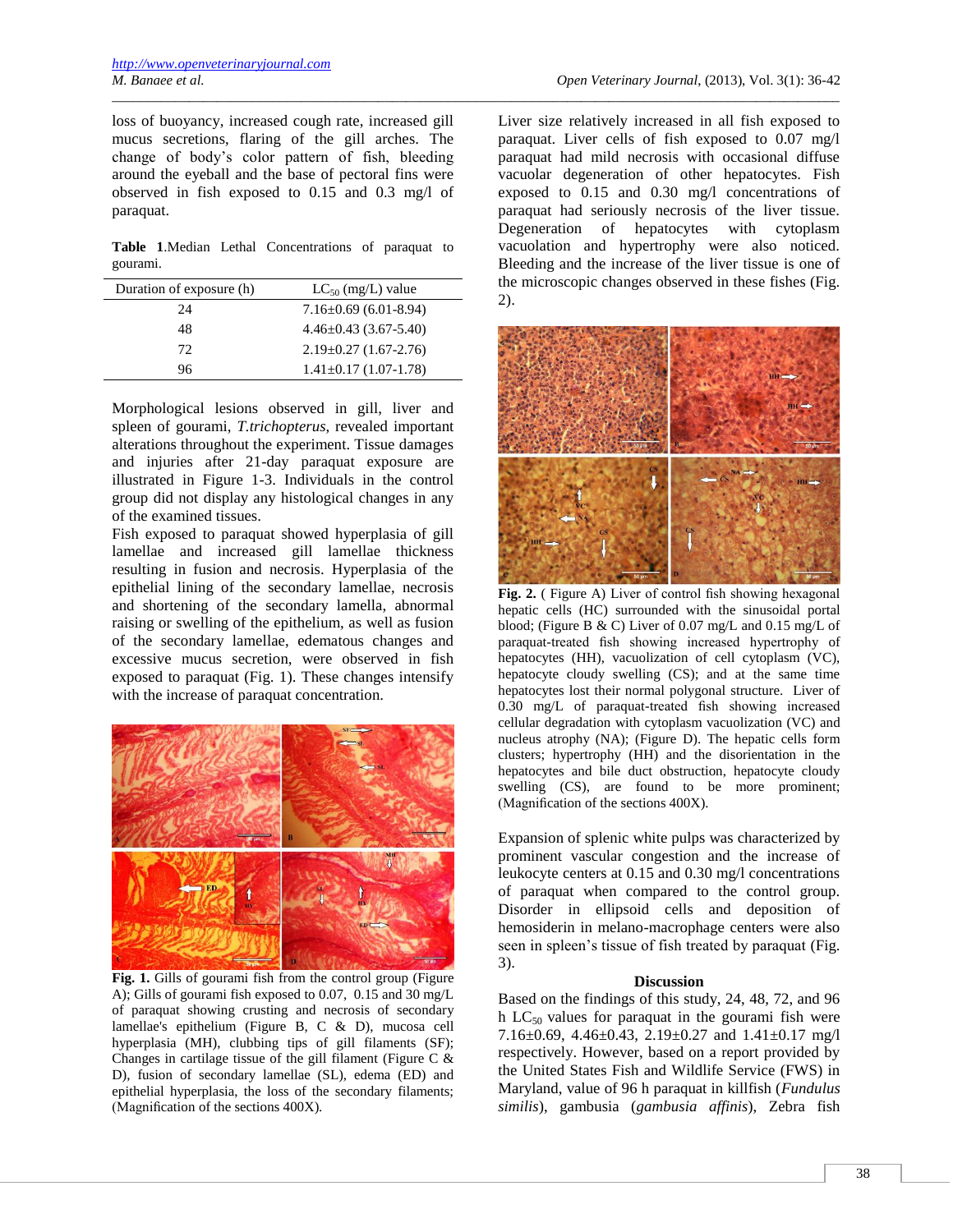(*Brachydanio rerio*), molly (*Poecilia mexicana*), medaka (*Oryzias latipes*), bluegill fish (*Lepomis macrochirus*), guppy (*Poecilia reticulata*), rainbow trout (*Oncorhynchus mykiss*), brown trout (*Salmo trutta*), channel catfish (*Ictalurus punctatus*) are 1, 3, 60, 7.5, 12, 13, 15, 25, and more than 100 mg/l respectively (Eisler, 1990). The sensitivity of varied species and probably varied environmental conditions can be the most important factor for such a significant difference in the  $LC_{50}$  values for paraquat for varied species of fish.

\_\_\_\_\_\_\_\_\_\_\_\_\_\_\_\_\_\_\_\_\_\_\_\_\_\_\_\_\_\_\_\_\_\_\_\_\_\_\_\_\_\_\_\_\_\_\_\_\_\_\_\_\_\_\_\_\_\_\_\_\_\_\_\_\_\_\_\_\_\_\_\_\_\_\_\_\_\_\_\_\_\_\_\_\_\_\_\_\_\_\_\_\_\_\_\_\_\_\_\_\_\_\_\_



**Fig. 3.** Spleen of gourami fish from the control group (A): With pulp (WP), Red Pulp (RP); Spleen of gourami fish exposed to 0.07 mg/L and 15 mg/L paraquat (Figure B & C): Melanomacrophage centers (MC), Ellipsoid cells (EC), Expansion of splenic red pulp and melano-macrophage centers, disorientation in ellipsoid cells; Spleen of gourami exposed to 0.30 mg/L paraquat (Figure D): Disorder in ellipsoid cells, increase the number and size of melanomacrophage centers, cloudy swelling in spleen tissue; (Magnification of the sections 400X).

Gill is one of the most important organs directly in contact with pollutants and any kind of damage to the gill tissue of fish leads to disorder in the gas exchange process and also the decrease of ion regulation efficiency via this organ (Ajani *et al*., 2007). Histopathology of gill is the appropriate bio-indicator to pollution monitoring (Nero *et al*., 2006a; Nero *et al*., 2006b; Banaee, 2010; Banaee, 2012**)**.

Our results indicated that the major alterations in the gills of gourami exposed to 0.15 and 0.30 mg/l paraquat were cellular hypertrophy, mucosal cell hyperplasia, fusion of the secondary lamella, sticking of gills filaments, vacuolization, and gills epithelial necrosis, increase of mucosal secretion and edematous.

Gill histopathological damage was also observed after exposure of mosquitofish (*Gambusia affinis*) to deltamethrin (Cengiz and Unlu, 2006), yellow perch and (*Perca flavescens*), goldfish (*Carassius auratus*) and bluegill fish (*Lepomis macrochirus*) and carp

(*Cyprinus carpio*) to oil sands (Nero *et al*., 2006b), yellow perch (*Perca flavescens*) to naphthenic acid (Nero *et al*., 2006a), carp (*Cyprinus carpio*) to deltamethrin (Cengiz, 2006), tilapia to glyphosphate (Ayoola, 2008), and rainbow trout (*Oncorhynchus mykiss*) to maneb, carbaryl (Boran *et al*., 2010) and diazinon (Banaee, 2010; Banaee *et al*., 2011) and deltamethrin insecticide (Cengiz, 2006) respectively. Besides the aforementioned tissue damages, some researchers report chronic respiratory disorders due to the toxic effect of paraquat on the gills of fish (Omitoyin *et al*., 2006; Ladipo and Doherty, 2011).

There are records of similar changes in the gill tissue of (*Prochilodus lineatus*) (Simonato *et al*., 2008), carp (Sepici-Dincel *et al*., 2009), and rainbow trout (Isik and Celik, 2008) which were exposed to varied xenobiotics. Damages incurred to the gills of fish treated with paraquat might be due to oxidative damages to the cells of this tissue. Because, reactive oxygen species (ROS) produced due to degradation and metabolism of pollutants in the environment and body of fish leads to disorder in physical activity of these cells such as ion regulation and gas exchange (Koksoy, 2002).

Histologically, similar to other fish, the liver cells of gourami has a hexagonal appearance with a round nuclei and a monotonous cytoplasm. Bleeding and size increase of liver tissue are among the most important microscopic changes observed in these fishes.

Histopathological investigation indicated important alternations in the liver tissue including necrosis, and changes in nuclear shape and heterochromatin distribution, cellular disarrangement, the formation of vacuoles and fat accumulation in tissue structure of liver and the atrophy of hepatocyte cells in the fish treated with 0.15 and 0.3 mg/l of paraquat is conspicuous.

Similar histopathological changes are reported in the liver tissue of *C.punctatus*, *Gambusia affinis*, *O.mykiss* and *Cyprinus carpio* after exposure to arsenic, deltamethrin, diazinon and heavy metal, respectively (Roy and Bhattacharya, 2006; Cengiz and Unlu, 2006; Banaee *et al.,* 2012b; Vinodhini and Narayanan, 2009). This result is similar to the observations by Cattaneo *et al*. (2008) and Ladipo and Doherty, (2011) in the liver of African catfish (*Clarias gariepinus*) and silver catfish, (*Rhamdia quelen*) to paraquat and dichlorophenoxiacetic acid (2,4-D) herbicide exposure, respectively.

Necrosis and structure destruction of liver cells in these fishes clearly shows the effect of paraquat in destroying the cellular membrane and so necrosis of liver cells. In other words, liver is a place for multiple oxidation reactions and producing the most free radicals in body. Therefore, there is this probability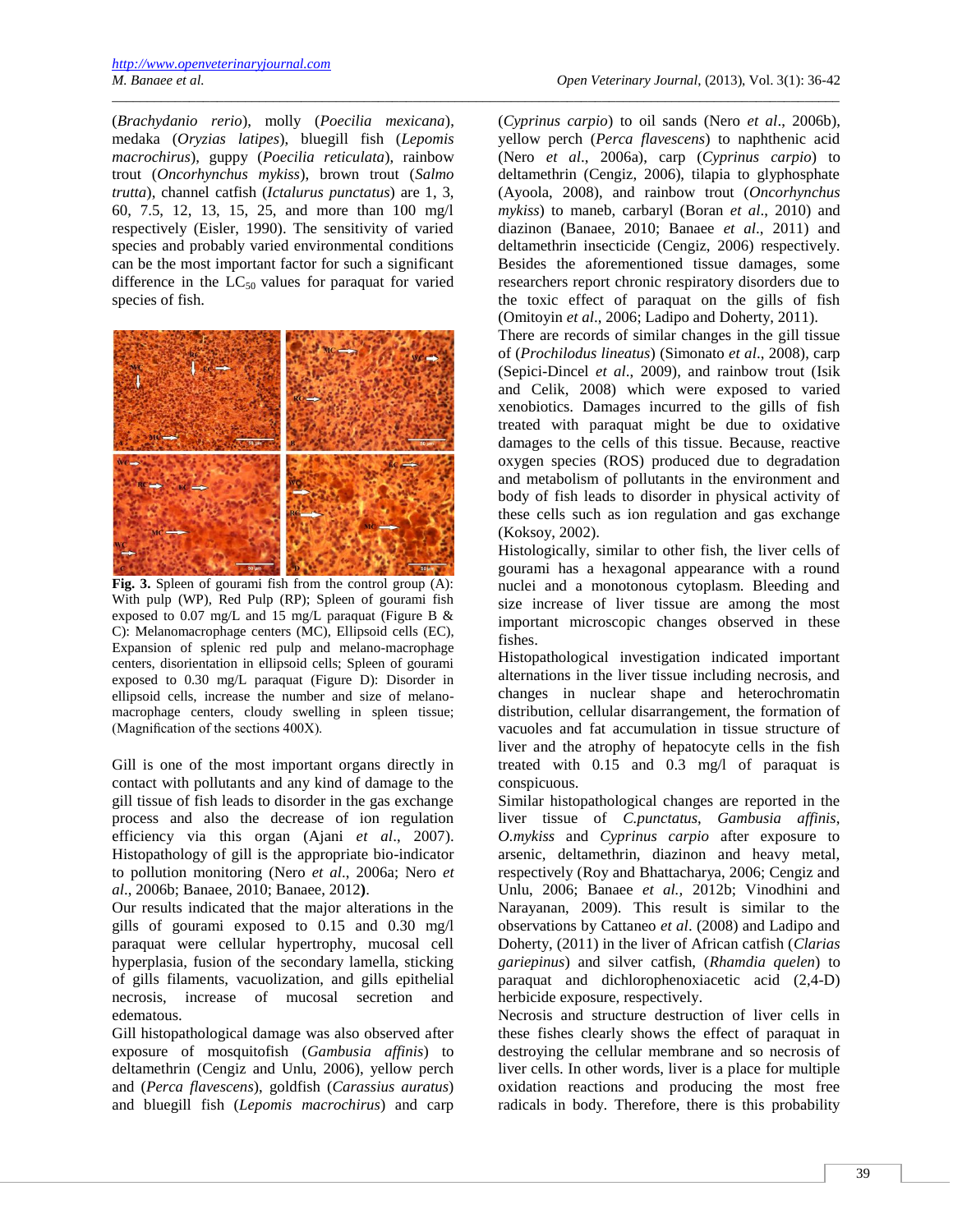that due to lipid peroxidation, the cellular membrane destroy and the activity of ion regulation channels in the cellular membrane level, especially calcium and other ions disturb and it inhibits intracellular oxidative phosphorylation (Zaragoza *et al*., 2000).

Due to disturbance in cellular and osmotic regulation power of cellular and biological membranes, the volume of the nuclei and nucleoli increase and it leads to necrosis of liver cells (Ahmad *et al*., 2002). Figueiredo-Fernandes *et al*. (2006) and Ada *et al*. (2012) showed the influence of paraquat on tilapia (*Oreochromis niloticus*) and its effects on liver parenchyma tissue such as vacuolation, cell necrosis, the increase of macrophage centers, and the accumulation of eosinophil cells.

Hematopoietic centers are one of the most important animal tissues which face unfavorable consequences because of toxicants. Spleen is one of the most important hematopoietic centers.

A significant deposition of hemosiderin granules in a melano-macrophage center in spleen of gourami after exposure to 0.15 and 0.3 mg/l paraquat concentrations might indicate the accumulation of iron containing proteins such as hemosiderin and ferritin in the spleen of this fish. Disorganization of ellipsoid cells and the increase of leukocyte centers are among the shape changes in the spleen tissue of fish treated with paraquat.

Therefore, the size and quantity increase of melanomacrophage centers, especially in spleen, disorientation of ellipsoid cells and resizing white pulp can be one of the major biological indices used in diagnosing stressful conditions (Schwindt *et al*., 2006; Banaee *et al*., 2011).

These results are similar to the 3,4-dichloroaniline and captanin effects that have been described in common goby (*Pomatoschistus microps*) and rainbow trout, respectively (Monteiro *et al*., 2006; Boran *et al*., 2012). Similar histopathological changes are reported in the spleen of *Notropis hudsonius* (Pulsford *et al*., 1994), *O.mykiss* (Banaee *et al*., 2012a) and *Limanda limanda* (Thilakaratne *et al*., 2007) exposed to environmental pollution.

Explaining the mechanism of histological damages incurred to the tissue of fish might be associated with hydrogen peroxide and superoxide radicals' function and after disintegrating into destructing hydrogen radicals, necessary conditions for oxidation of organic material is provided (Asada and Barba, 2004). Extensive pathological changes in the tissue of liver, spleen, and gill of fish treated with paraquat can disturb homeostasis and lead to physiological disorders in these animals. Sometimes, the damage incurred to varied tissues is so severe that failure or varied disorders in their function can lead to the death of the fish.

### **Acknowledgements**

\_\_\_\_\_\_\_\_\_\_\_\_\_\_\_\_\_\_\_\_\_\_\_\_\_\_\_\_\_\_\_\_\_\_\_\_\_\_\_\_\_\_\_\_\_\_\_\_\_\_\_\_\_\_\_\_\_\_\_\_\_\_\_\_\_\_\_\_\_\_\_\_\_\_\_\_\_\_\_\_\_\_\_\_\_\_\_\_\_\_\_\_\_\_\_\_\_\_\_\_\_\_\_\_

The authors gratefully acknowledge the support offered by the Natural Resource Faculty; (Behbahan Khatam Alanbia University of Technology). The authors are also grateful to Mr. Yosefei and Ms. Feghei for their cooperation and laboratory assistance throughout the research.

#### \_\_\_\_\_\_\_\_\_\_\_\_\_\_\_\_\_\_\_\_\_\_\_\_\_\_\_\_\_\_\_\_\_\_\_\_\_\_\_\_\_\_\_ **References**

- Ada, F.B., Ekpenyong, E. and Ayotunde, E.O. 2012. Haematological, biological and behavioural changes in *Oreochromis niloticus* (Linne 1757) juveniles exposed to Paraquat herbicide. J. Environ. Chem. Ecotoxicol. 4(3), 64-74.
- Ahmad, A., Pillai, K.K., Najmi, A.K. and Pal, S.N. 2002. Evaluation of hepatoprotective potential of jigrine post-treatment against thioacetamide induced hepatic damage. J. Ethnopharmacol. 79, 35-41.
- Ajani, F., Olukunle, O.A. and Agbede, S.A. 2007. Hormonal and Haematological Responses of *Clarias gariepinus* (Burchell, 1822) to Nitrate Toxicity. J. Fish. Int. 2(1), 48-53.
- Asada, K. and Barba, J. 2004. Oxidative Stress: Activation of Oxygen. http:/cropsoil.psu.edu/cause/AGR00518/oxygen.ht m.
- Aydın, R. and Köprücü, K. 2005. Acute toxicity of diazinon on the common carp (*Cyprinus carpio* L.) embryos and larvae. Pest. Biochem. Physiol. 82, 220-225.
- Ayoola, S.O. 2008. Toxicity of Glyphosate Herbicide on Nile tilapia (*Oreochromis niloticus*) juvenile. Afr. J. Agric. Res. 3(12), 825-834.
- Banaee, M. 2010. Influence of silymarin in decline of sub-lethal diazinon-induced oxidative stress in rainbow trout (*Oncorhynchus mykiss*). Ph.D. Thesis, Aquaculture and Environ. Department, Nat. Res. Faculty, Nat. Res. and Agriculture Collage, Tehran University, Iran, pp: 149.
- Banaee, M. 2012. Adverse effect of insecticides on various aspects of fish's biology and physiology: Insecticides – Basic and Other Applications Book, Edited by Sonia Soloneski and Marcelo Larramendy, Published by InTech, Chapter 6: 101- 126.
- Banaee, M., Mirvaghefei, A.R., Majazi Amiri, B. and Rafei, G.R. 2012a. Biochemical Blood and Histopathological Study of Experimental Diazinon Poisoning in common carp fish (*Cyprinus carpio*). Ir. J. Nat. Res. (J. Fish.) 65(2), 119-133.
- Banaee, M., Mirvaghefi, A.R., Mojazi Amiri, B., Rafiee, G.R. and Nematdost, B. 2011. Hematological and Histopathological effects of Diazinon Poisoning in common carp (*Cyprinus carpio*). Ir. J. Nat. Res. (J. Fish.) 64 (1), 1-13.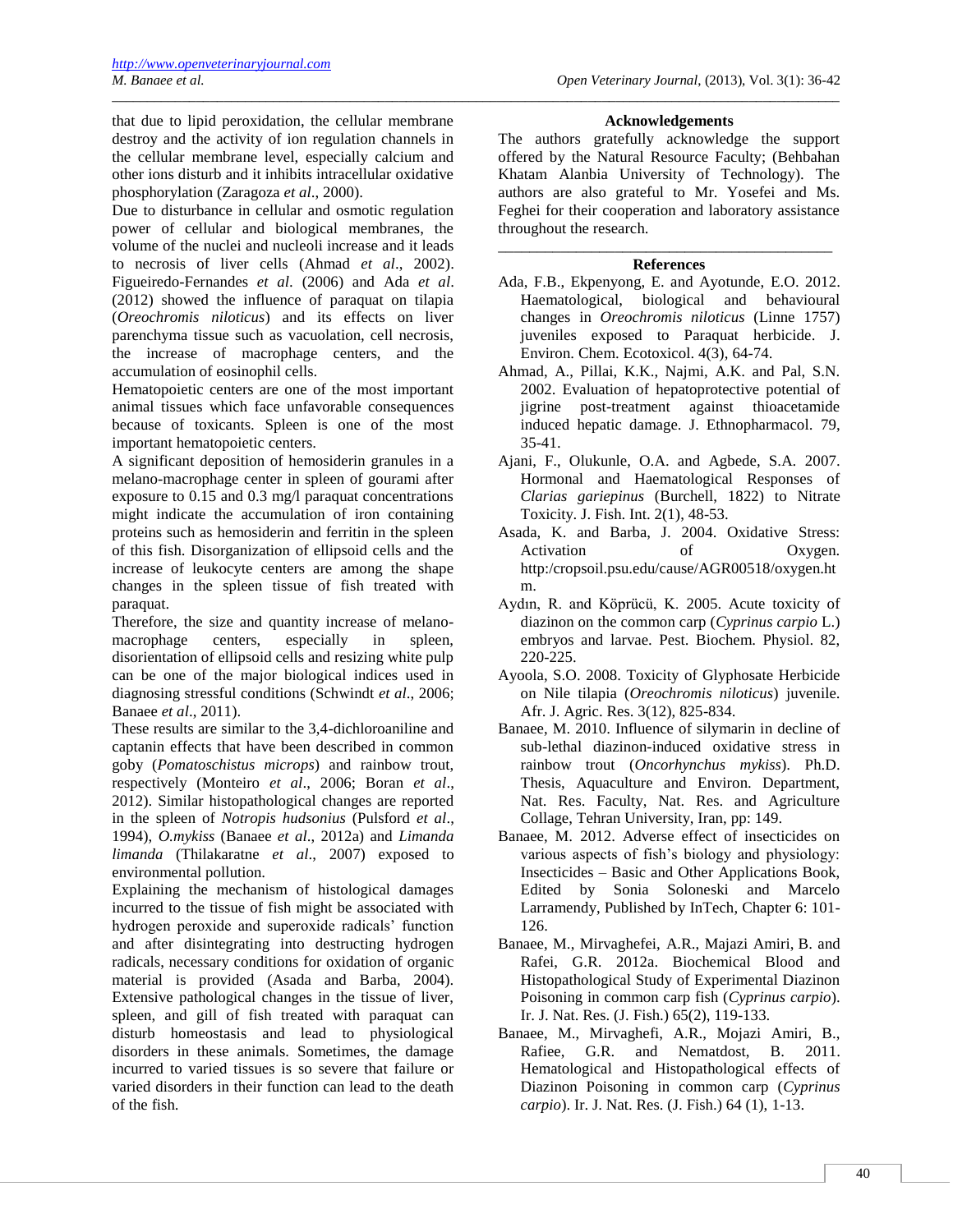Banaee, M., Mirvaghefi, A.R., Sureda, A., Rafei, G.R. and Ahmadi, K. 2012b. Effect of sub-Lethal concentrations of diazinon on blood parameters and liver histopathology of rainbow trout (*Oncorhynchus mykiss*). Ir. J. Nat. Res. (J. Nat. Environ.) 65(3), 297-313.

\_\_\_\_\_\_\_\_\_\_\_\_\_\_\_\_\_\_\_\_\_\_\_\_\_\_\_\_\_\_\_\_\_\_\_\_\_\_\_\_\_\_\_\_\_\_\_\_\_\_\_\_\_\_\_\_\_\_\_\_\_\_\_\_\_\_\_\_\_\_\_\_\_\_\_\_\_\_\_\_\_\_\_\_\_\_\_\_\_\_\_\_\_\_\_\_\_\_\_\_\_\_\_\_

- Banaee, M., Sureda, A., Mirvagefei, A.R. and Ahmadi, K. 2013a. Biochemical and histological changes in the liver tissue of Rainbow trout (*Oncorhynchus mykiss*) exposed to sub-lethal concentrations of diazinon**.** Fish Physiol. Biochem. (*in press*).
- Banaee, M., Sureda, A., Mirvagefei, A.R. and Ahmadi, K. 2013b. Histopathological alterations induced by diazinon in rainbow trout, (*Oncorhynchus mykiss*). Int. J. Environ. Res. (*in press*).
- Boran, H., Altinok, I. and Capkin, E. 2010. Histopathological changes induced by maneb and carbaryl on some tissues of rainbow trout, *Oncorhynchus mykiss*. Tissue. Cell 42(3), 158-164.
- Boran, H., Capkin E., Altinok I. and Terzi, E. 2012. Assessment of acute toxicity and histopathology of the fungicide captanin rainbow trout. Exp. Toxicol. Pathol. 64(3), 175-179.
- Cattaneo, R., Loro, V.L., Spanevello, R., Silveira, F.A., Luz, L., Miron, D.S., Fonseca, M.B., Moraes, B.S. and Clasen, B. 2008. Metabolic and histological parameters of silver catfish (*Rhamdia quelen*) exposed to commercial formulation of 2,4 dichlorophenoxiacetic acid (2,4-D) herbicide. Pest. Biochem. Physiol. 92, 133-137.
- Cengiz, E.I. 2006. Gill and kidney histopathology in the freshwater fish *Cyprinus carpio* after acute exposure to deltamethrin. Environ. Toxicol. Pharmacol. 22, 200-204.
- Cengiz, E.I. and Unlu, E. 2006. Sub-lethal effects of commercial deltamethrin on the structure of the gill, liver and gut tissues of mosquitofish, *Gambusia affinis*: A microscopic study. Environ. Toxicol. Pharmacol. 21, 246-253.
- Eisler, R. 1990. Paraquat Hazards to Fish, Wildlife, and Invertebrates: A Synoptic Review. Biological Report 85(1.22), August 1990. U.S. Fish and Wildlife Service, Patuxent Wildlife Res. Center Laurel, Maryland 20708. pp: 1-38.
- Eizadi-Mood, N., Sabzghabaee, A.M. and Badri, S.S. 2011. Paraquat Poisoning: What the Acute Care Physician Needs to Know?. J. Isfahan Med. Sch. 29(148), 997-1006.
- Figueiredo-Fernandes, A., Fontainhas-Fernandes, R.E. and Reis-Henriques, M.A. 2006. Effects of Paraquat on Hepatic EROD activity, liver and gonadal Histology in male and female Nile Tilapia, *Oreochromis niloticus* exposed to

different temperatures. Arch. Environ. Contam. Toxicol. 51(4), 626-632.

- Filizadeh, Y. 2002. An Ecological Investigation into the Excessive Growth of *Azolla* in the Anzali Lagoon and its Control. Ir. J. Nat. Res. 55(1), 65- 82.
- Gabryelak, T. and Klekot, J. 1985. The effect of paraquat on the peroxide metabolism enzymes in erythrocytes of freshwater fish species. Comp. Biochem. Physiol. 81C, 415 - 418.
- Gao, R., Choi, N., Chang, S.I., Kang, S.H., Song, J.M., Cho, S.I., Lim, D.W. and Choo, J. 2010. Highly sensitive trace analysis of paraquat using a surface-enhanced Raman scattering microdroplet sensor. Anal. Chim. Acta 681, 87-91.
- Hedayati, A.A., Tarkhani, R. and Shadi, A. 2012. Investigation of Acute Toxicity of Two Pesticides Diazinon and Deltamethrin, on Blue Gourami, *Trichogaster trichopterus* (Pallus). Global Vet. 9(2), 196-200.
- Isik, I. and Celik, I. 2008. Acute effects of methyl parathion and diazinon as inducers for oxidative stress on certain biomarkers in various tissues of rainbowtrout (*Oncorhynchus mykiss*). Pest. Biochem. Physiol. 92, 38-42.
- Ismail, B.S., Sameni, M. and Halimah, M. 2011. Evaluation of Herbicide Pollution in the Kerian Ricefields of Perak, Malaysia. World. Appl. Sci. J. 15(1), 5-13.
- Kearney, R C., Ruth J. M., Zeng, Q. and Mazzocchi. R. 1985. UV-ozonation of paraquat. J. Agric. Food Chem. 33, 953 -957.
- Kelley, M.L. and Van Beneden, R.J. 2000. Identification of an E3 ubiquitinprotein ligase in the soft shell clam (*Mya arenaria*). Mar. Environ. Res. 50, 289-293.
- Koksoy, A.A. 2002. Na<sup>+</sup>/K<sup>+</sup>ATPase: A review. J. Ankara Med. Sch. 24, 73-82.
- Ladipo, M.K. and Doherty, V.F. 2011. Acute Toxicity, Behavioural Changes and Histopathological Effect of Paraquat Dichloride on Tissues of Catfish (*Clarias Gariepinus*). Int. J. Biol. 3(2), 67-74.
- Martin-Rubi, J.C., Marruecos-sant, L., Palomar-Martinez, M. and Martinez-Escobar, S. 2007. Immuno-suppressive treatment due to paraquat poisoning. Med. Intensiva. 31(6), 331-334.
- Monteiro, M., Quintaneiro, C., Pastorinho, M., Pereira, M.L., Morgado, F., Guilhermino, L. and Soares, A.M. 2006. Acute effects of 3,4dichloroaniline on biomarkers and spleen histology of the common goby *Pomatoschistus microps.*  Chemosphere 62, 1333-1339.
- Nero, V., Farwell, A., Lee, L.E.J., Van Meer, T., MacKinnon, M.D. and Dixon, D.G. 2006a. The effects of salinity on naphthenic acid toxicity to